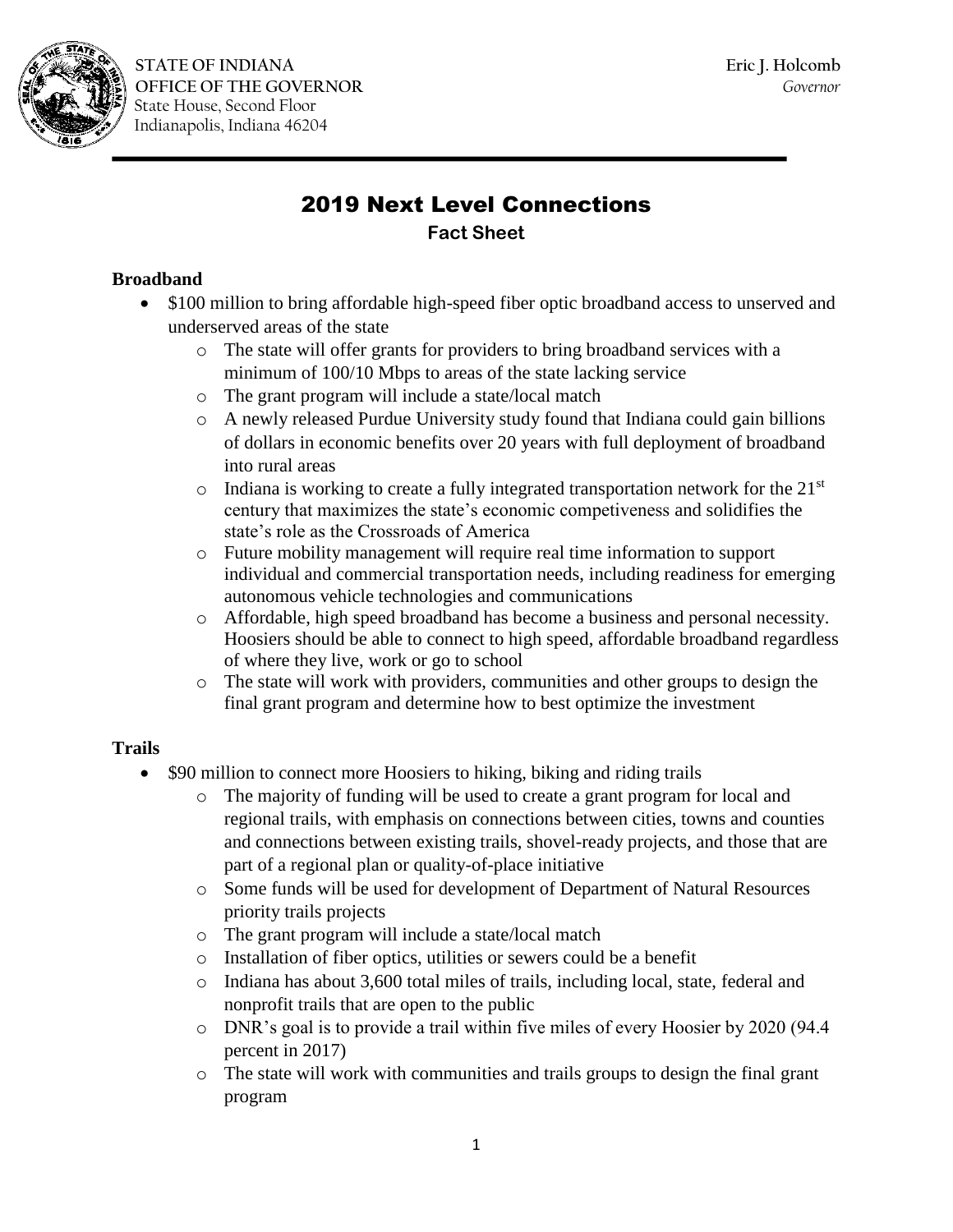## **Road construction**

- \$600 million to accelerate the completion of I-69 Section 6
	- o Move up completion from 2027 to 2024
	- o Eliminates need for debt financing over many years
- \$190 million for improvements to U.S. 20 and 30 and new interchanges on U.S. 31
	- o Increase the number of projects on U.S. 20 and U.S. 30 that will be completed through 2023
		- **Projects include resurfacing, bridge improvements, new interchanges**
	- o Adds new U.S. 31 interchanges at State Road 18 in southern Miami County, Business 31 in Peru, and State Road 10 in Argos; 236<sup>th</sup> Street at the Hamilton/Tipton county lines is already being planned
		- These four interchanges will reduce the number stoplights on U.S. 31 from Indianapolis to South Bend to two
		- The governor's goal is to remove remaining stoplights and railroad crossings and make U.S. 31 a free-flow road
- Clean the state's highways
	- o INDOT will increase its spending from \$19 million to \$57 million to put more resources to cleaning and mowing along the state's highways
	- o Existing INDOT funds will be utilized

#### **International flights**

- \$20 million to establish additional international nonstop flights to/from Indianapolis
- Goal is to connect to more international hubs in North America, Asia and Europe
- The first such flight from Indianapolis to Paris commenced in May
- More nonstop flights will encourage additional economic investment and direct connections with more markets throughout the world

#### **Fourth water port**

- In 2017, the Ports of Indiana entered into an agreement for an option to purchase 725 acres of land in Lawrenceburg as the potential home to the state's fourth port
- Financial, economic and environmental due diligence is ongoing
- Cost to purchase the land is approximately \$8 million
- A fourth port would connect southeast Indiana to more development opportunities and strengthen the position of the Ports of Indiana

#### **West Lake service, South Shore double tracking projects**

- The Northern Indiana Commuter Transportation District (NICTD), Northwest Indiana Regional Development Authority (NWRDA) and the Indiana Finance Authority are partnering to pursue both projects
- The West Lake project would create commuter South Shore rail service from Hammond to Dyer